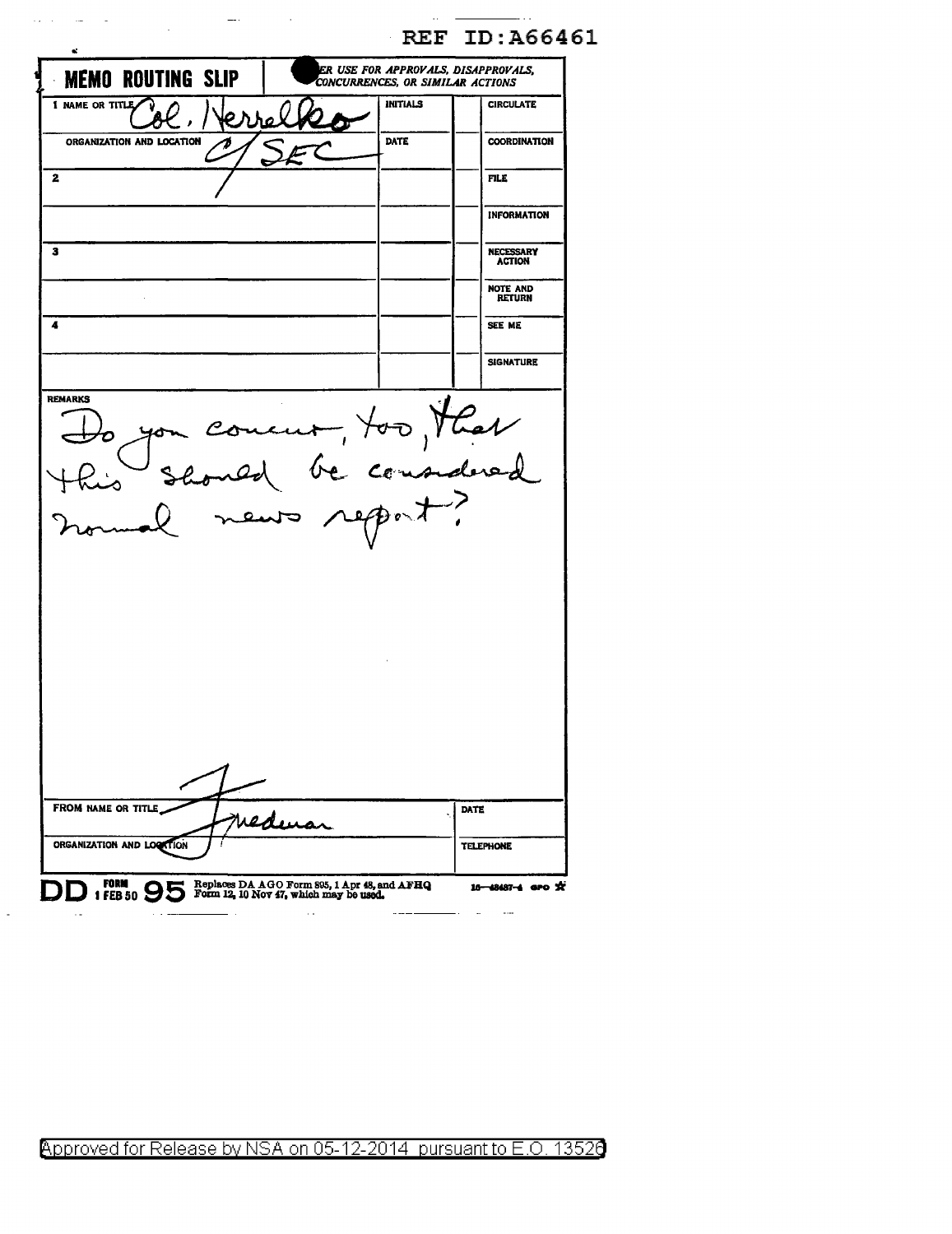| <b>MEMO ROUTING SLIP</b>         | $t$ for approprise $B$ is abidov $A$ 66461<br>CONCURRENCES, OR SIMILAR ACTIONS. |                                   |
|----------------------------------|---------------------------------------------------------------------------------|-----------------------------------|
| <b>NAME OR TITLE</b>             | <b>INITIALS</b><br>aung                                                         | <b>CIRCULATE</b>                  |
| <b>ORGANIZATION AND LOCATION</b> | <b>DATE</b>                                                                     | COORDINA-<br><b>TION</b>          |
| 2                                |                                                                                 | <b>FILE</b>                       |
| le note                          | $\rho_{0}$<br>mmente                                                            | <b>INFORMATION</b>                |
| 3                                |                                                                                 | <b>NECESSARY</b><br><b>ACTION</b> |
| anke                             |                                                                                 | <b>NOTE AND</b><br><b>RETURN</b>  |
| 4                                |                                                                                 | SEE ME                            |
|                                  |                                                                                 | <b>SIGNATURE</b>                  |
| <b>REMARKS</b>                   |                                                                                 |                                   |
|                                  |                                                                                 |                                   |
| <b>FROM</b> NAME OR TITLE        |                                                                                 | DATE                              |
| ORGANIZATION AND LOCATION        |                                                                                 | <b>TELEPHONE</b>                  |

 $\ddot{\phantom{0}}$ 

 $\omega = \omega$  as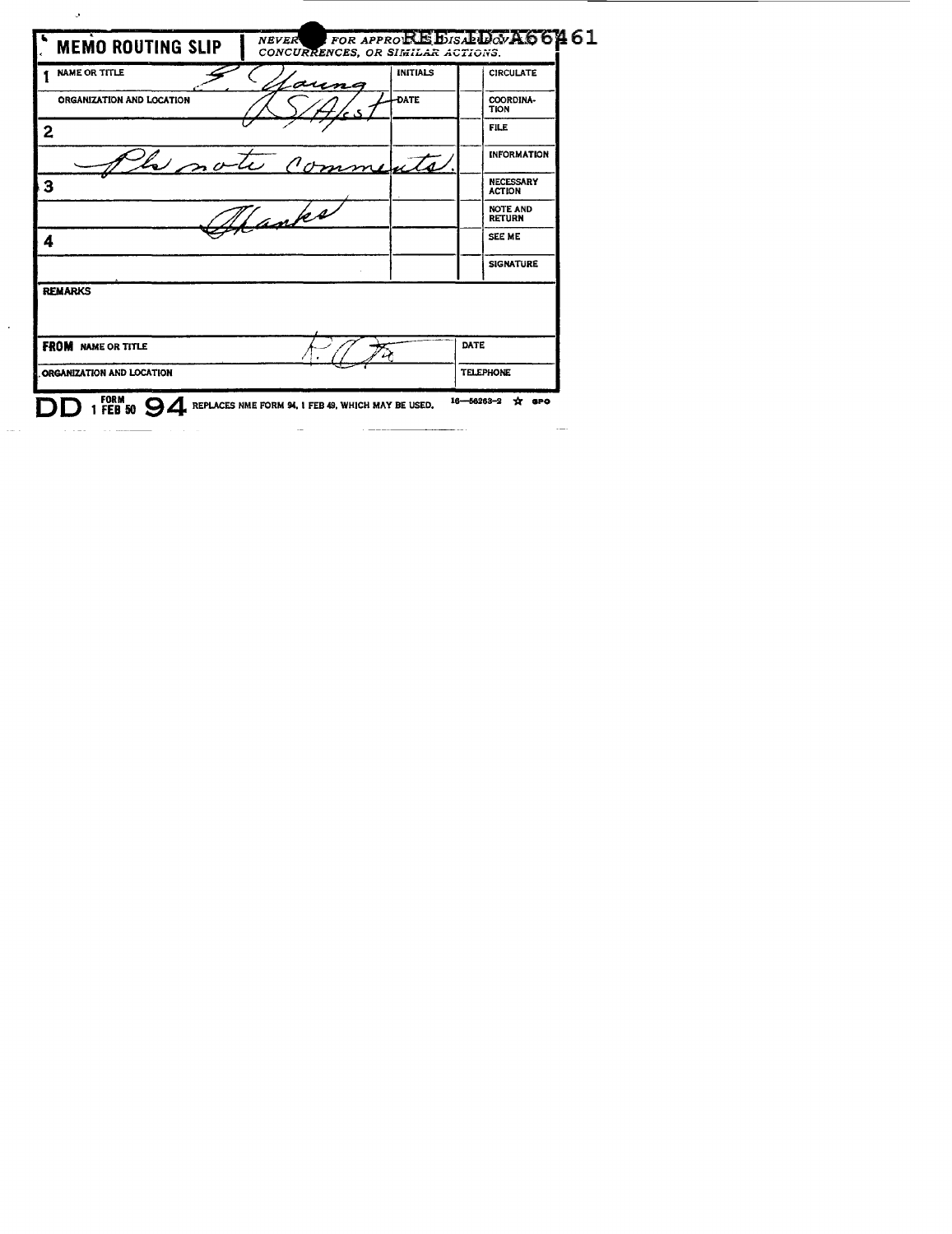╤ **ER USE FOR APPROVALS, DISAPPROVALS, MEMO ROUTING SLIP** *CONCURRENCES, OR SIMILAR ACTIONS*  1 NAME OR TITLE **INITIALS CIRCULATE** GNEU Capt R ORGANIZATION AND COCATION **COORDINATION** DATE  $\overline{2}$ FILE INFORMATION IO 3 NECESSARY ACTION ⋇  $u\mu$ NOTE AND RETURN **4**  SEE ME **SIGNATURE REMARKS** huik This Should<br>lowed up. C lowed CONCUR  $R007$  $\Im$  $E \subseteq C$ \* Noted.<br>nuws report Considered nomes FROM NAME OR TITLE Madene dat<br>8 ORGANIZATION AND LOCATION **TELEPHONE** DD **FORM 9 5** Replaces DA AGO Form 895, 1 Apr 48, and AFRQ **1 FEB** 50 Form 12, 10 Nov 47, which may be used. 16-48487-4 aro X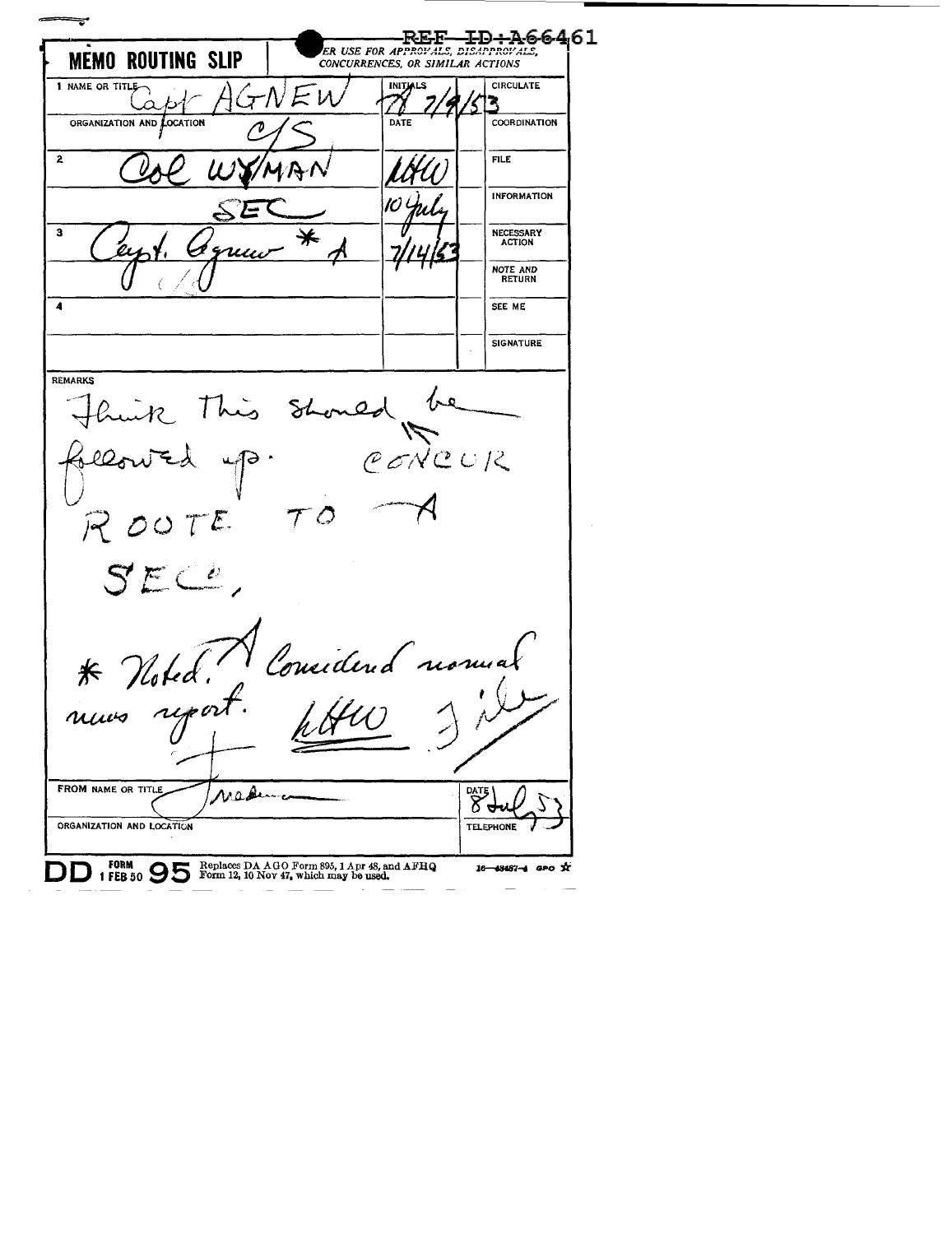## **EXAMPARD FORM NO. 64 EXAMPARD FORM NO. 64 EXAMPARD REF ID** :  $\lambda$ 66461



I

TO S/ASST DATE: 20 July 1953

FROM : C/SEC

SUBJECT: Attached News Report

This news report is considered a normal news report. The security, or the lack of security mentioned in the report appears to be function of Command.

HERRELKO  $\mathbf E$ . F.

Colonel, U. S. Air Force Chief, Office of Conununication Security